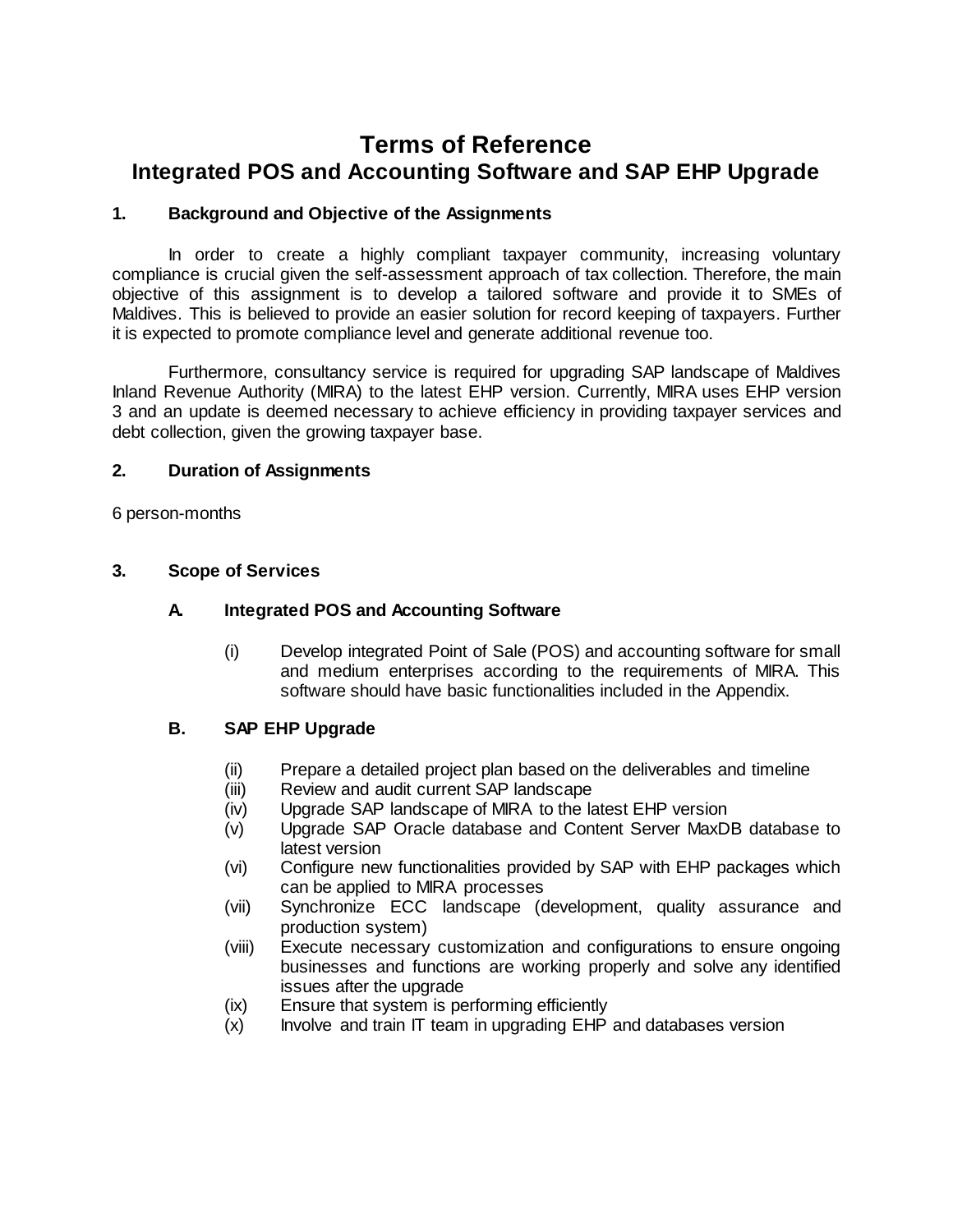# **4. Expected Outputs and Deliverables**

# **A. Integrated POS and Accounting Software**

- (i) Prepare a detailed project plan based on the deliverables and timeline
- (ii) Design and manage all the phases of testing the software
- (iii) Provide training to MIRA staff on using the software
- (iv) Guide IT staff in software maintenance and version control
- (v) Provide weekly updates on software progress
- (vi) Prepare final report (software program documentation, operation documentation and user guides)

# **B. SAP EHP Upgrade**

- (i) Prepare a detailed project plan based on the deliverables and timeline
- (ii) Review and audit current SAP landscape
	- (a) Suggest improvements to landscape and individual servers/services
	- (b) Configure improvements acknowledged by MIRA
	- (c) Separate SAP ADS (Adobe document services) and SAP TPOS (taxpayer online services)
	- (d) Prepare a guide which can be followed to implement SAP HANA in future
- (iii) Upgrade ECC landscape to latest EHP version
	- (a) Synchronize development, quality assurance, and production<br>(b) Configure new functionalities provided with EHP packages v
	- Configure new functionalities provided with EHP packages which are applicable to MIRA business process
	- (c) Test current and new functionalities with the functional leads and resolve any identified issues
	- (d) Provide hands on training to IT team during the configurations and upgrade process
	- (e) Prepare step by step documents for this process
- (iv) Upgrade SAP Oracle and MaxDB databases
	- (a) Synchronize development, quality assurance and production
	- (b) Test whether databases are functioning properly and resolve any identified issues with IT team
	- (c) Provide hands on training to IT team on these configurations and upgrade process
	- (d) Prepare a step by step document for this processes
- (v) Guide and transfer knowledge to key staff in identifying issues which may arise due to the upgrades and resolve issues, if any.

# **5. Team Composition and Qualification Requirements for the Key Experts**

(i) Consultants should be certified in their respective SAP modules with minimum 5 years of experience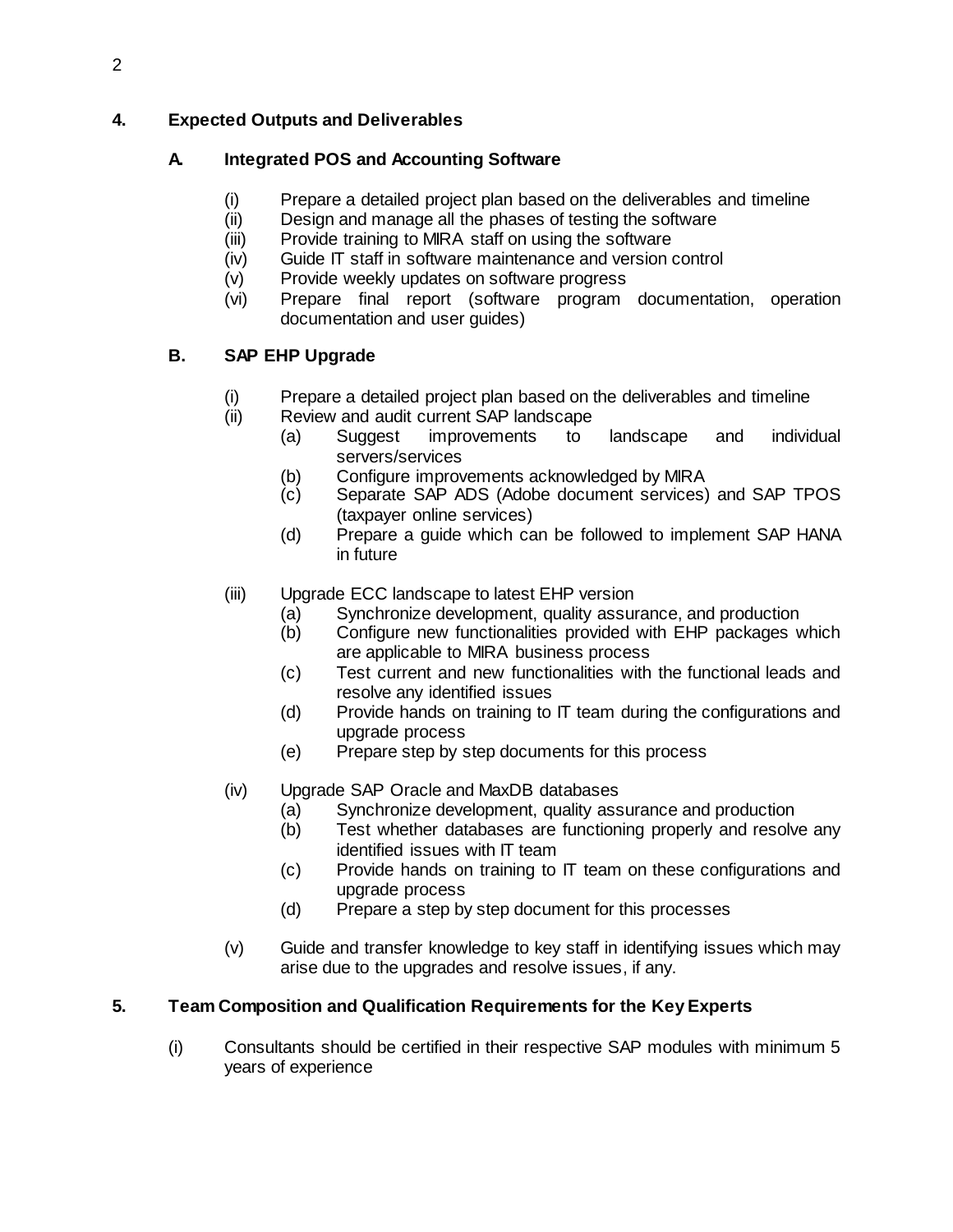- (ii) The Integrated POS and Accounting Software Specialist must have a strong programming background in software engineering and must possess minimum 10 years working experience in software development.
- (iii) Consulting firm to assign one Team Leader among the specialists<br>(iv) Consultants should also be competent with SAP software in Publ
- Consultants should also be competent with SAP software in Public sector FICO and FI-CA), TRM (tax and revenue management), NetWeaver/BASIS, ABAP, CRM (customer relationship management), BI (business intelligence), BO (business objects) and middleware integration.

| <b>Key Position</b>                                             | <b>Area of Expertise</b>     | Task Assigned                   |
|-----------------------------------------------------------------|------------------------------|---------------------------------|
| <b>SAP Solution Architect and</b>                               | Public sector (FI-CO and FI- | Detailed study and conceptual   |
| <b>Integration Specialist</b>                                   | CO)                          | design, work plan, project      |
|                                                                 |                              | management                      |
| <b>SAP Basis Specialist</b>                                     | <b>SAP BASIS/NETWEAVER</b>   | Basis support and               |
|                                                                 |                              | consultancy for the scope of    |
|                                                                 |                              | work in the project; knowledge  |
|                                                                 |                              | transfer to key technical staff |
| <b>SAP ABAP Specialist</b>                                      | SAP ABAP programming         | ABAP support and                |
|                                                                 |                              | consultancy for the scope of    |
|                                                                 |                              | work in the project; knowledge  |
|                                                                 |                              | transfer to technical staff     |
| <b>SAP TRM Specialist</b>                                       | SAP tax and revenue          | Solve issues related to TRM     |
|                                                                 | management                   | functionalities                 |
| Integrated POS and                                              | Software engineering         | Develop POS and accounting      |
| <b>Accounting Software</b>                                      |                              | software                        |
| <b>Specialist</b>                                               |                              |                                 |
| Other modules/areas where expertise would be required           |                              | <b>Area of Expertise</b>        |
| CRM (customer relationship management). BI (business            |                              | Specialists should be           |
| intelligence), BO (business objects) and middleware integration |                              | available in these areas        |
|                                                                 |                              | whenever required during        |
|                                                                 |                              | project implementation          |

### **6. Reporting Requirements and Time Schedule for Deliverables**

During the course of the project, consultant(s) must provide weekly updates and monthly progress reports on the progress of the work to the respective team of MIRA.

| <b>Output</b>            | <b>Submission</b>                                                                    | <b>Review Period</b>                            |
|--------------------------|--------------------------------------------------------------------------------------|-------------------------------------------------|
| Inception report         | Within 1 week of project                                                             | Report to be reviewed by                        |
|                          | commencement                                                                         | MIRA within 1 week.                             |
| Monthly progress reports | At the end of each month (30)<br>days), from project<br>commencement                 | Report to be reviewed by<br>MIRA within 1 week. |
| Final report             | Within 1 week of integrated<br>POS and accounting software<br>development completion | Report to be reviewed by<br>MIRA within 1 week. |

**(i) Format;** 

Font: Times New Roman Line Spacing: 1.5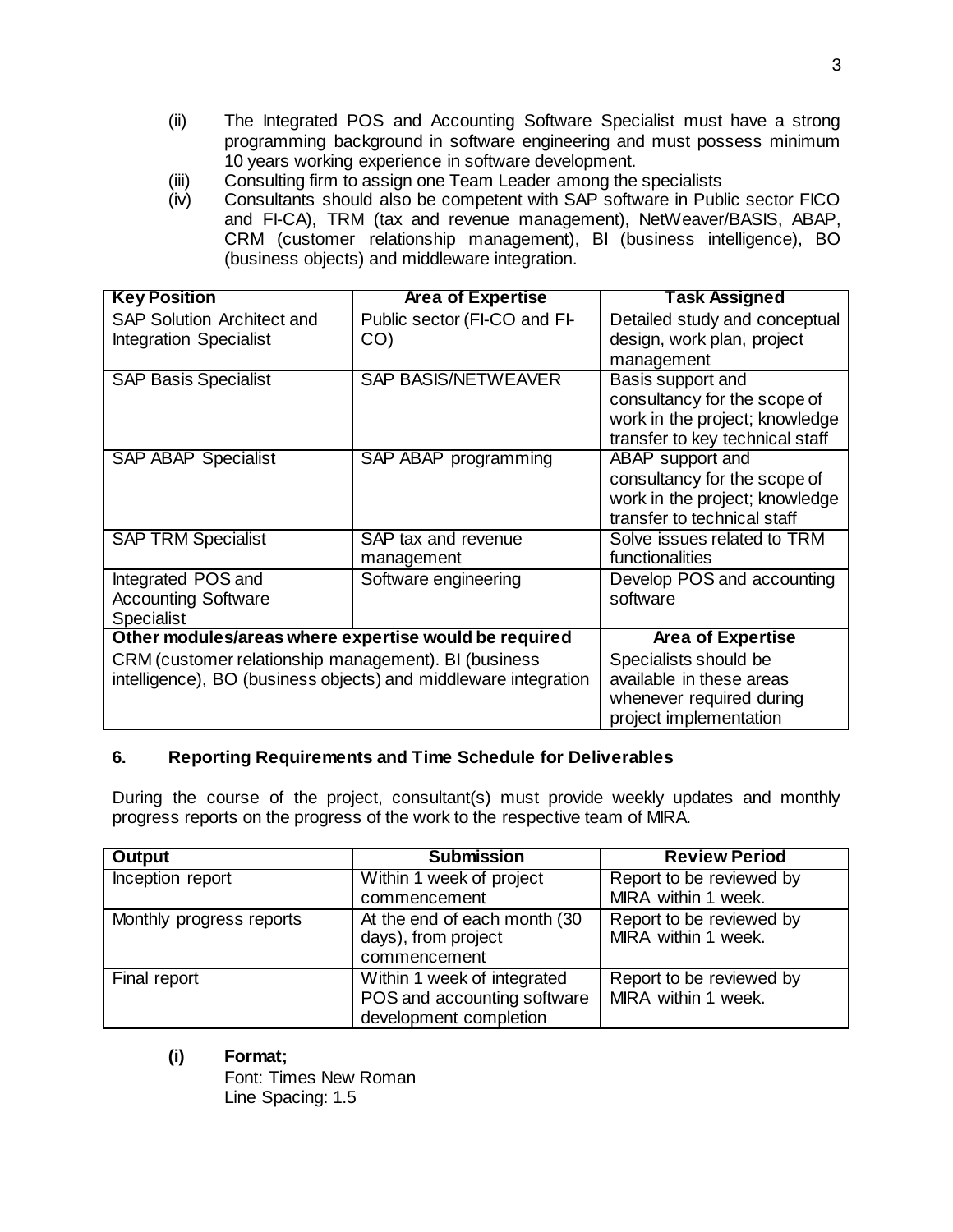Font Size: 12 Paragraph: justified

### **Contents:**

Inception report (Project development details and deadlines) Final report (Software program documentation, operation documentation and user guides)

### **(ii) Number of copies, and requirements to electronic submission (or on CD ROM).**

Final reports shall be delivered in CD ROM in addition to the specified number of hard copies

Soft copies of all reports must be forwarded to the respective team members.

### **(iii) Persons (indicate names, titles, submission address) to receive them:**

Hassan Zareer, Deputy Commissioner General of Taxation Mohamed Najiz, Deputy Director General, Information Technology Asma Shafeeu, Deputy Director General, Planning Nahshal Mohamed, Deputy Director, Information Technology

### **7. Procedure for Review of Outputs/Monitoring**

- (i) The inception report will be reviewed and signed off within 1 week of submission given that it satisfies the project requirements.
- (ii) Monthly updates shall be provided to the respective team.
- (iii) MIRA will be given a period of 2 weeks to accept/reject a delivered task by the contractor.
- (iv) During the course of the project, the consultancy firm is expected to work on MIRA premises and all consultants shall report the progress weekly to the core team.
- (v) An activity will be considered complete once a sign off is obtained from the respective team leads for each module.

### **8. Services and facilities to be provided by MIRA**

- (i) MIRA will provide necessary support to the consultants to ensure the completion of assigned tasks on time.
- (ii) MIRA will provide office space, office facilities, local calls, internet connection and general stationery (if required).

### **9. Submission of Expression of Interest**

Proposals must be sent to [planning@mira.gov.mv](mailto:planning@mira.gov.mv) or through ADB's website via the link given below.

[https://uxdmz06.adb.org/OA\\_HTML/OA.jsp?OAFunc=XXCRS\\_CSRN\\_PROFILE\\_PAGE&selNo=132128](https://uxdmz06.adb.org/OA_HTML/OA.jsp?OAFunc=XXCRS_CSRN_PROFILE_PAGE&selNo=132128)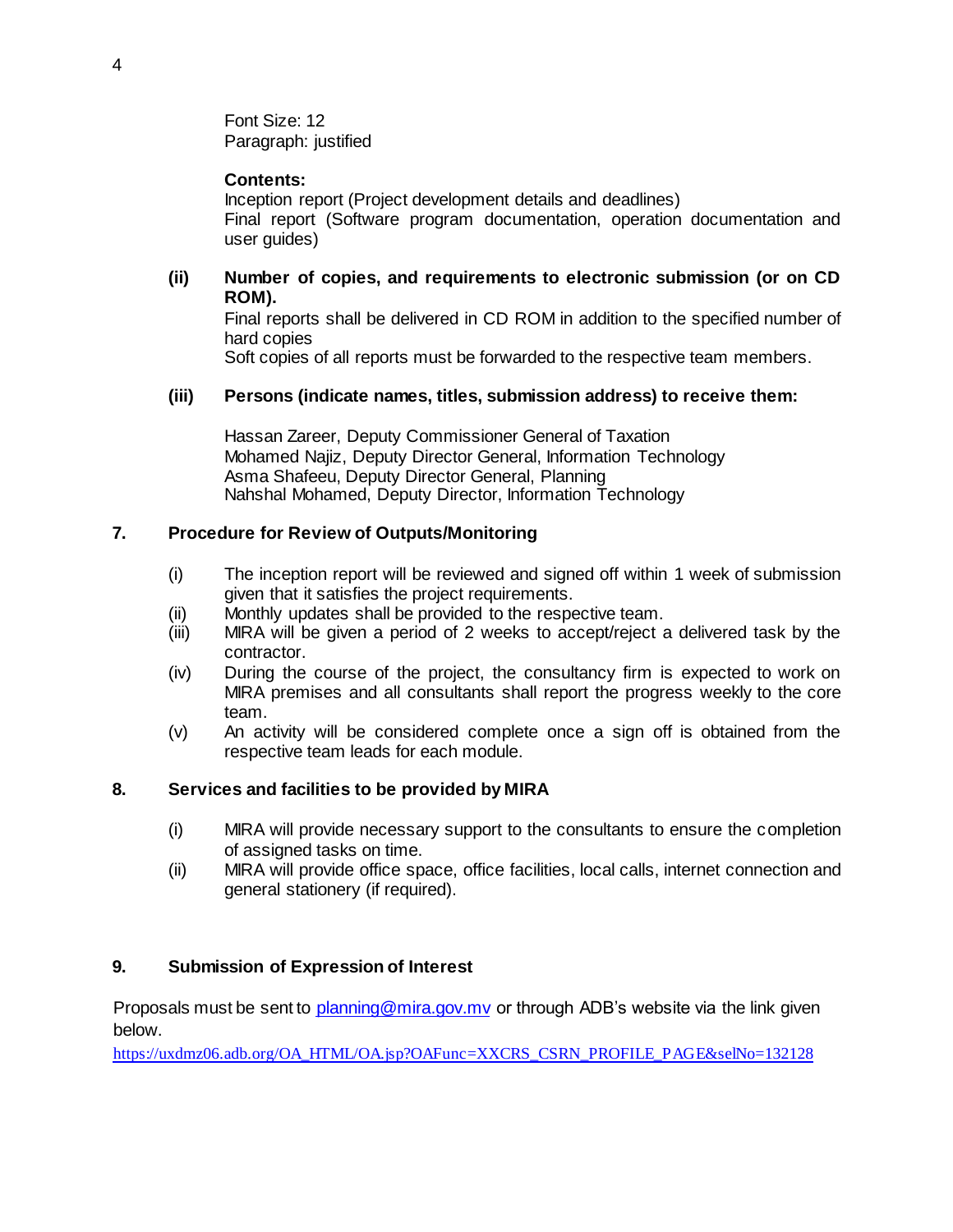### **Appendix: Accounting Software Basic Functionalities**

Accounting software should have basic functionalities including but not limited to the following:

- 1. Tracking of revenue (cash and credit sales)
- 2. Cost of sales
- 3. Expenses
- 4. Accounts payables
- 5. Accounts receivables
- 6. General ledger
- 7. Fixed asset register
- 8. Multi currencies
- 9. Multi user function
- 10. Purchasing
	- (i) Stock level monitoring (reordering function)
	- (ii) Goods receiving note
	- (iii) Inventory pricing (should record multiple lines of costs, discounts, different markup based on product category, sales returns, returned goods, damaged goods, write-off goods)
	- (iv) Printing inventory barcodes
	- (v) Barcode support
- 11. Drawings
- 12. Touch screen optimized
- 13. Invoicing
- 14. Quotations
- 15. Goods delivery note
- 16. Irrecoverable debts
- 17. Milestone based billing
- 18. Deferred revenue (relevant to hotel and construction industry)
- 19. KOT (kitchen order ticket) and BOT (beverage order ticket)
	- (i) Billing based on KOT and BOT
	- (ii) Table management
- 20. Booking and reservation management (i) Billing
- 21. Payroll management
- 22. Audit trial at system level and transaction level
- 23. Customized chart of accounts (industry based)
- 24. Multiple item tax rates (GST rates; STD rates, zero-rate, exempt)
- 25. Customizable output forms (invoices, receipts, etc.)
- 26. Cash management (depositing to accounts)
- 27. Outlets management
- 28. Reports
	- (i) Periodic sales reports
	- (ii) Sales returns reports
	- (iii) Purchase reports
	- (iv) Purchase returns reports
	- (v) Accounts payable reports (including aging analysis)
	- (vi) Accounts receivable reports (including aging analysis)
	- (vii) General GL reports
	- (viii) Inventory reports
	- (ix) Damaged goods written off
	- (x) Chart of accounts
	- (xi) Donations
	- (xii) Trial balance
	- (xiii) Statement of comprehensive income
	- (xiv) Statement of financial position